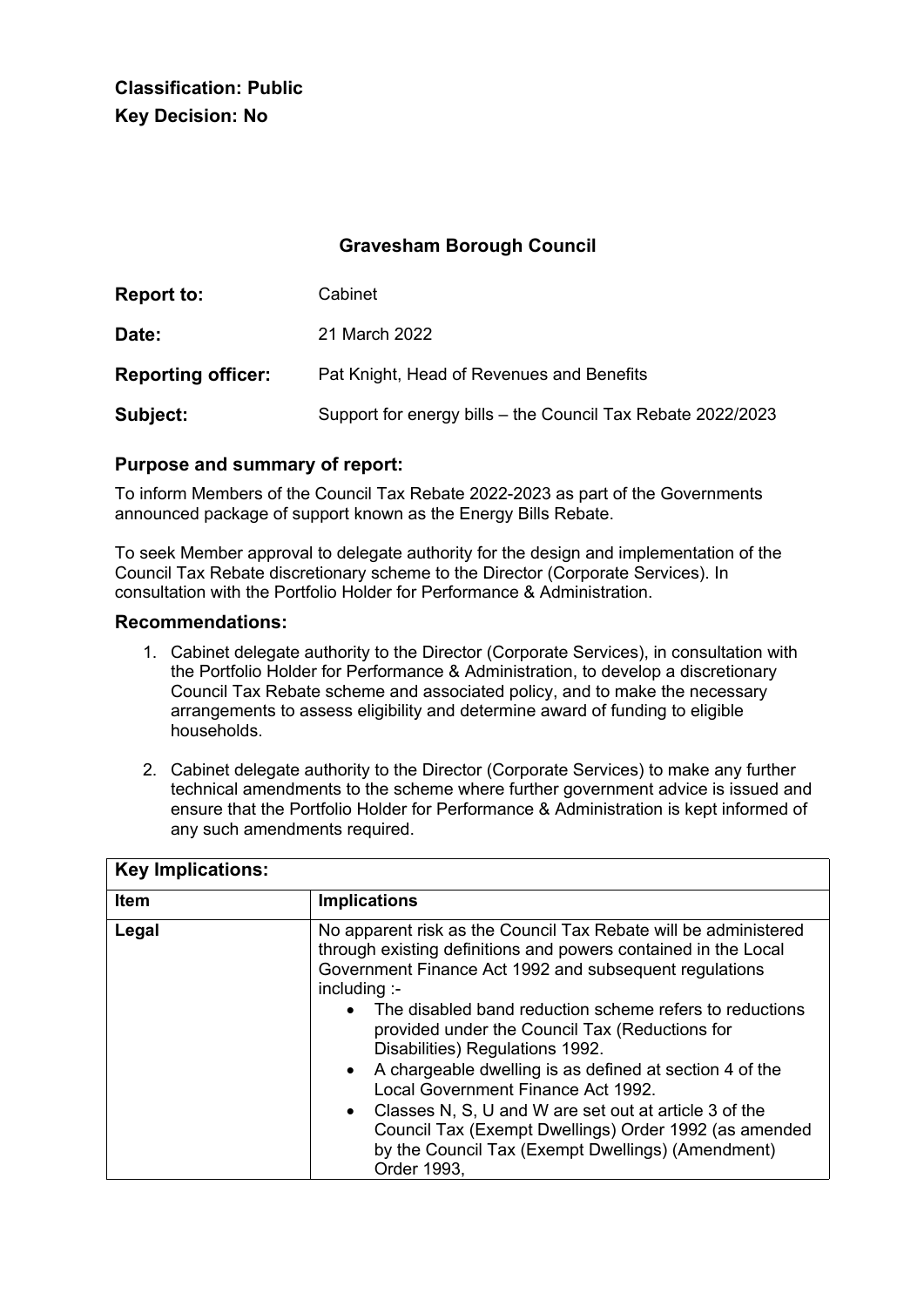| <b>Finance and Value for</b><br><b>Money</b> | the Council Tax (Chargeable Dwellings, Exempt Dwellings<br>and Discount Disregards) Amendment Order 1997).<br>Payment of funds allocated by Government to the council for the<br>Council Tax Rebate will be reconciled against spend based on the<br>eligibility criteria in the published guidance. Any overfunding of<br>grant to billing authorities must be paid back to Government and<br>any underfunding will be settled with billing authorities following<br>the reconciliation.<br>Payment of funds allocated by Government to the council for the<br>Discretionary Fund will be reconciled against spend as for the<br>Council Tax Rebate. Any overfunding must be paid back to<br>Government. However, the Government will not provide any<br>additional funding which exceeds the allocation with any over<br>funding<br>#2 People: Put our customers first; implement a suite of quality |
|----------------------------------------------|--------------------------------------------------------------------------------------------------------------------------------------------------------------------------------------------------------------------------------------------------------------------------------------------------------------------------------------------------------------------------------------------------------------------------------------------------------------------------------------------------------------------------------------------------------------------------------------------------------------------------------------------------------------------------------------------------------------------------------------------------------------------------------------------------------------------------------------------------------------------------------------------------------|
| <b>Corporate Plan</b>                        | and effective frontline services accesible to all.                                                                                                                                                                                                                                                                                                                                                                                                                                                                                                                                                                                                                                                                                                                                                                                                                                                     |
| <b>Climate Change</b>                        | N/A                                                                                                                                                                                                                                                                                                                                                                                                                                                                                                                                                                                                                                                                                                                                                                                                                                                                                                    |

### **1. Introduction**

- 1.1 On 3 February 2022, the Government announced a package of support known as the Energy Bills Rebate to help households with rising energy bills, worth £9.1 billion in 2022-2023. This includes:
	- 1.1.1 £200 discount on their energy bill this autumn for domestic electricity customers in Great Britain. This will be paid back automatically over the next 5 years.
	- 1.1.2 A £150 non-repayable rebate for households in England in council tax bands A – D, known as the Council Tax Rebate.
	- 1.1.3 £144 million of discretionary funding for billing authorities to support households who are in need but are not eligible for the Council Tax Rebate, known as the Discretionary Fund.
- 1.2 £144 million of discretionary funding for billing authorities to support households On 23 February 2022, the Government released guidance on the Council Tax Rebate 2022-2023 intended to support billing authorities, such as Gravesham, in administering the core scheme of Council Tax Rebate for households in bands A-D scheme. The guidance also sets out the scope of the Discretionary Fund with suggested criteria which local authorities should have regard to when determining the awarding of support to other energy bill payers who are not under the terms of the core scheme.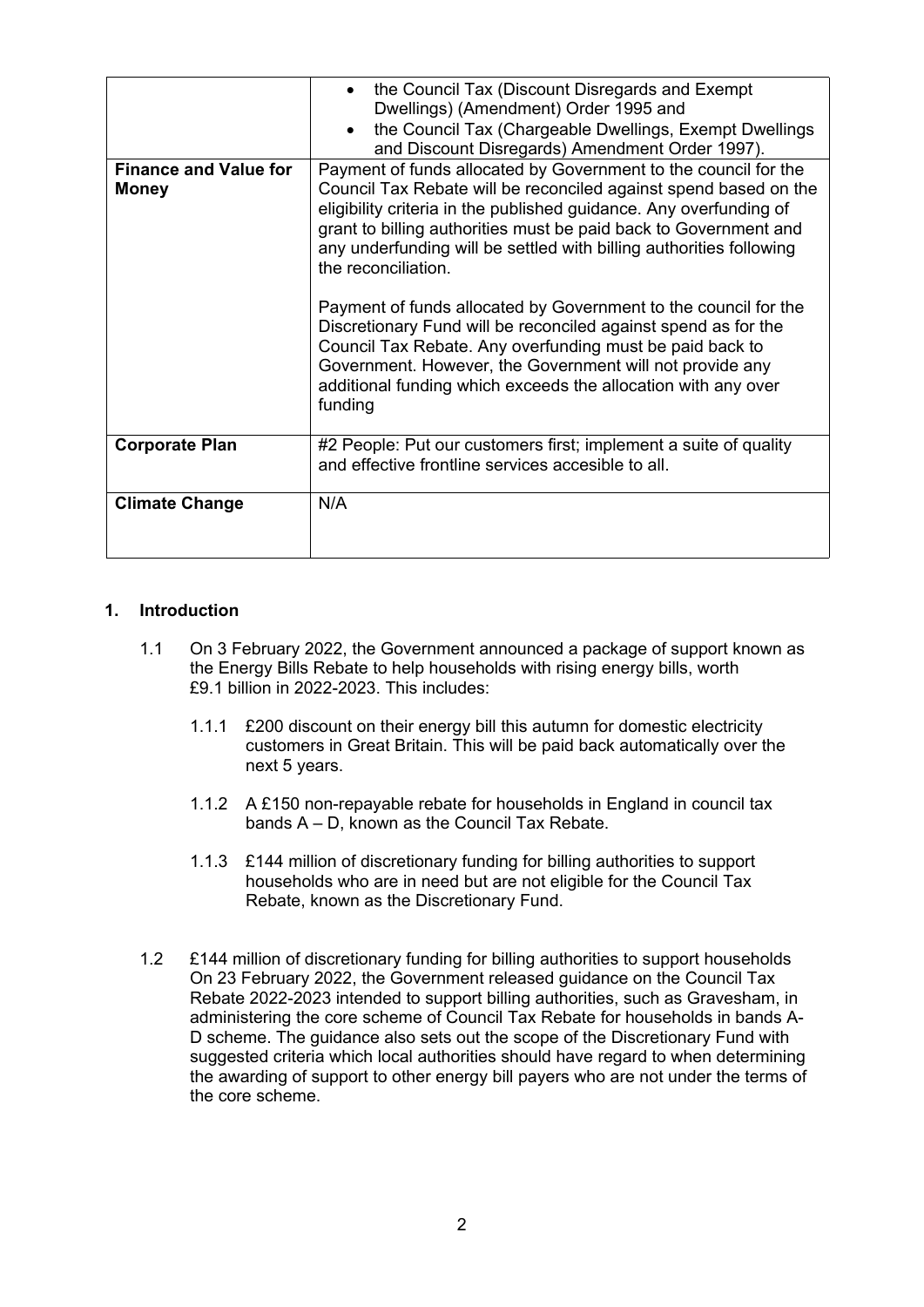## **2. Funding Received**

- 2.1 A total £5,546,250 has been allocated to Gravesham Borough Council. This sum consists of the following :
	- 2.1.1 £5,297,100 for the core scheme of Council Tax Rebate 2022-2023. This is equivalent of paying £150 to 35,314 households, which is required to be distributed to eligible households by 30 September 2022. Although , the original government announcement stated it would be paid in April 2022
	- 2.1.2 £249,150 for the discretionary fund. This is equivalent of paying £150 to 1,661 households, which is required to be distributed by 30 November 2022
- 2.2 The council will be required to comply with regular reporting requirements to the Department for Levelling Up, Housing and Communities (DLUHC) on distribution of funds through the scheme. There will be reconciliation exercise in due course to confirm amount awarded from the funding received for both the Council Tax Rebate scheme and the Discretionary Fund.

## **3. The Council Tax rebate - eligibility**

- 3.1 The government expects billing authorities to provide a £150 one-off payment to a liable council tax payer (or a person who would otherwise be liable where the property is exempt) for every household that occupies a property which meets all of the following criteria on 1 April 2022 :
	- 3.1.1 It is valued in the valuation list on 1 April 2022 in council tax bands  $A D$ . This includes property that is valued in band E but has an alternative valuation band of band D, as a result of the disabled band reduction scheme;
	- 3.1.2 It is someone's sole or main residence;
	- 3.1.3 It is a chargeable dwelling, or in defined exemption categories:
	- 3.1.4 'Class N' Dwellings occupied students or college leavers or by spouses or dependants of students
	- 3.1.5 'Class S' Dwellings occupied only by persons aged under 18
	- 3.1.6 Class U' Dwellings occupied by the severely mentally impaired
	- 3.1.7 'Class W'; Occupied annexes
	- 3.1.8 The person who is liable to pay the council tax (or would be were the property not exempt) is not a local authority, a corporate body or other body such as a housing association, the government or governmental body.
- 3.2 A property that meets all the criteria, but has a nil council tax liability as a result of council tax reduction scheme, will be eligible.
- 3.3 A property that has no permanent resident and is someone's second home will not be eligible.
- 3.4 An unoccupied property (for the purposes of calculating council tax) will not be eligible.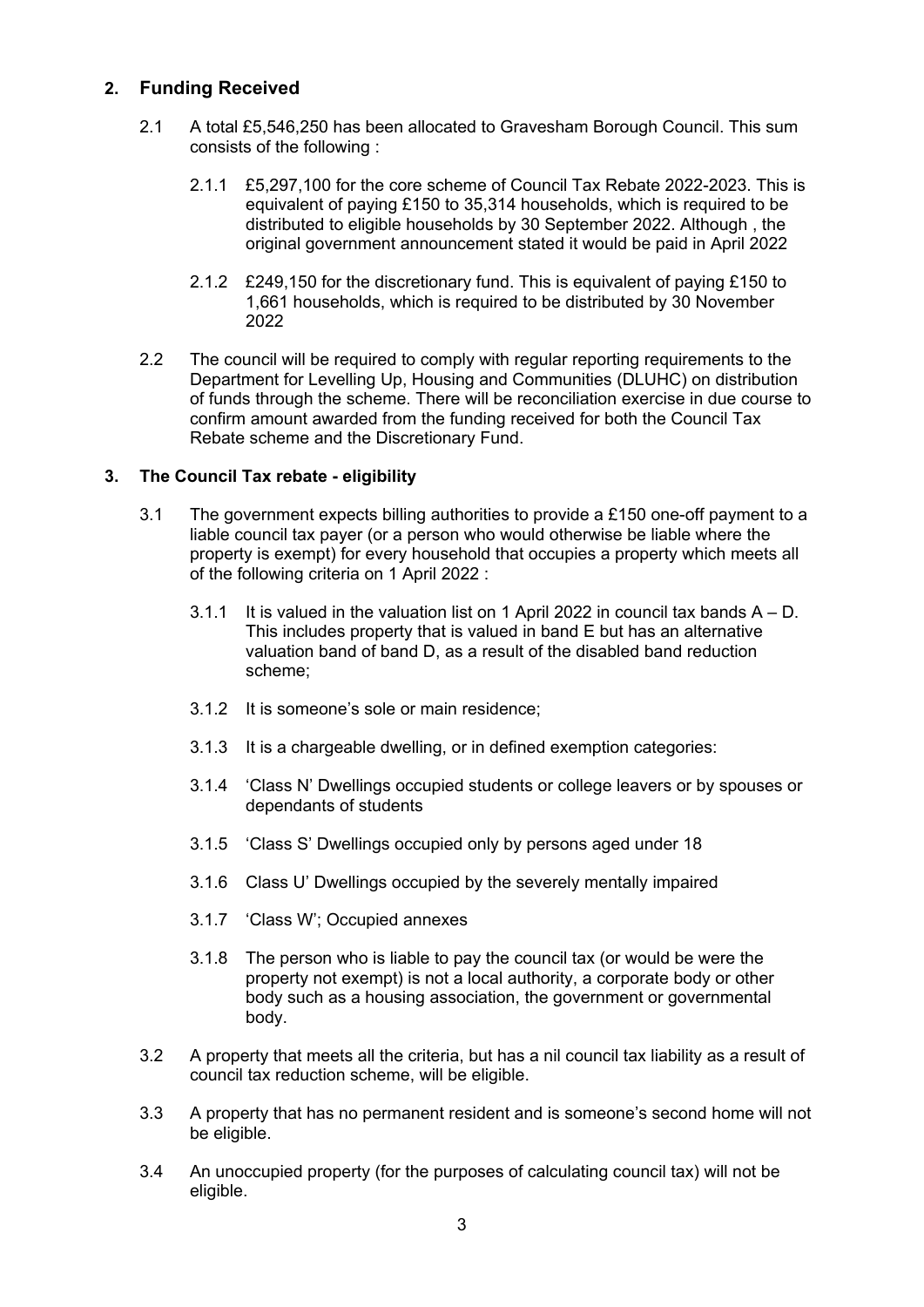## **4. The Discretionary Fund**

- 4.1 The Guidance advises that Councils can determine locally how best to make use of this funding to provide payments to other households who are energy bill payers but not covered by the Council Tax Rebate. This could include households living in property valued in bands  $E - H$  (currently 6,463 properties) that are on income related benefits such as Council Tax Reduction (currently 233 claimants in bands E-H) or those where the energy bills payers are not liable for council tax.
- 4.2 Given the speed with which the council is required to act, delegated authority is sought to be given to the Director (Corporate Services) to develop a Discretionary Fund Scheme and associated policy, and to make the necessary arrangements to assess eligibility and determine award of funding to eligible businesses.

### **5. Council Tax billing, communication and payments**

- 5.1 The Council Tax (Demand Notices and Reduction Schemes) (England) (Amendment) Regulations 2022 came into force on 12 February 2022. The regulations require the following explanatory sentence to be included in council tax demand notices (bills) issued to households in respect of 1 April 2022: "The Government is providing a £150 one-off Energy Bills Rebate for most households in council tax bands A-D". The government has also provided an information leaflet, which will accompany all annual bills.
- 5.2 The service will work closely with the Communications team, Digital Team and Customer Services to ensure that households are provided with clear and timely information about the Council Tax Rebate scheme and Discretionary Fund.
- 5.3 Where the council holds live direct debit instructions for a liable council taxpayer of an eligible household, the guidance states that an automatic payment should be made as early as possible in the 2022-23 financial year, provided that there is assurance that the household is eligible and the bank details have been verified. Where multiple residents of an eligible household are jointly and severally liable for council tax, and a council holds live direct debit instructions for that household, the full £150 payment will be made to the direct debit account. At the time of preparing this report, bank details were held for 20,285 council tax payers out of 36,113 properties in band A-D in the Borough. There has been press coverage to encourage Direct Debit take-up since late February.
- 5.4 Where the council does not hold live direct debit instructions for an eligible household, all reasonable efforts to contact the household will be made to make them aware of the scheme and invite them to make a claim. The service is currently determining an appropriate claims method, considering the software solutions available to them, but will include an option for residents who are digitally excluded, for example assisted applications by phone. As part of the claims process, councils can choose whether to offer £150 credit to an eligible household's council tax account as a payment option. The service is currently exploring other various methods of making payment.
- 5.5 The council is required to undertake pre-payment checks via Spotlight, the governments due diligence risking tool, prior to any payment, which is not awarded to a live direct debit holder.

### **6. Appendices**

6.1 There are no appendices.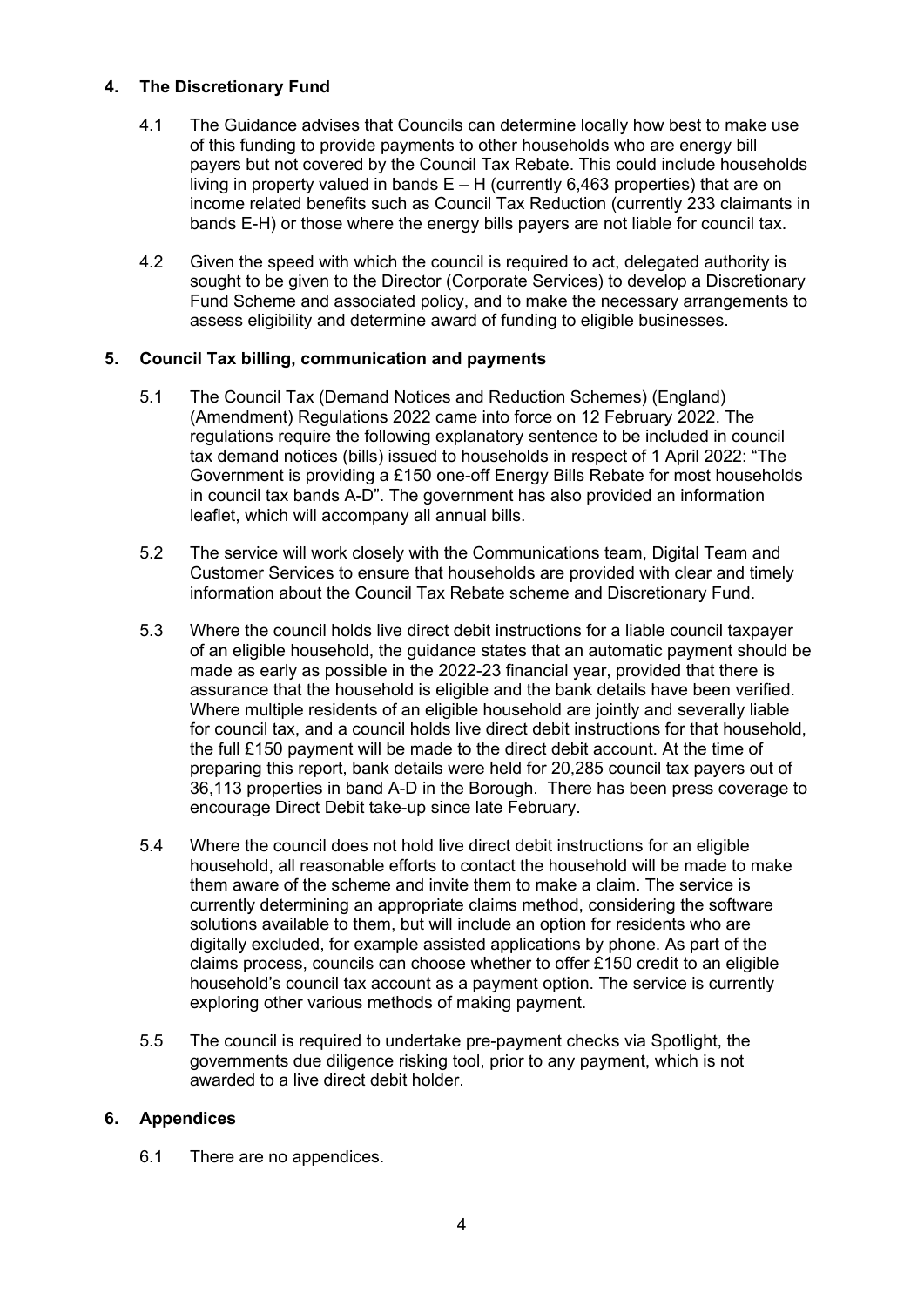### **7. Background Documents**

7.1 The following background documents were used:

Department for Levelling Up, Housing and Communities Guidance

Support for energy bills – the council tax rebate 2022-23: billing authority guidance

[https://www.gov.uk/government/publications/the-council-tax-rebate-2022-23](https://www.gov.uk/government/publications/the-council-tax-rebate-2022-23-%20%20%20billing-authority-guidance/support-for-energy-bills-the-council-tax-rebate-2022-23-billing-authority-guidance)  [billing-authority-guidance/support-for-energy-bills-the-council-tax-rebate-2022-23](https://www.gov.uk/government/publications/the-council-tax-rebate-2022-23-%20%20%20billing-authority-guidance/support-for-energy-bills-the-council-tax-rebate-2022-23-billing-authority-guidance) [billing-authority-guidance](https://www.gov.uk/government/publications/the-council-tax-rebate-2022-23-%20%20%20billing-authority-guidance/support-for-energy-bills-the-council-tax-rebate-2022-23-billing-authority-guidance)

**Lead Officer:** Pat Knight Head of Revenues and Benefits

**Email:** Pat.knight@gravesham.gov.uk